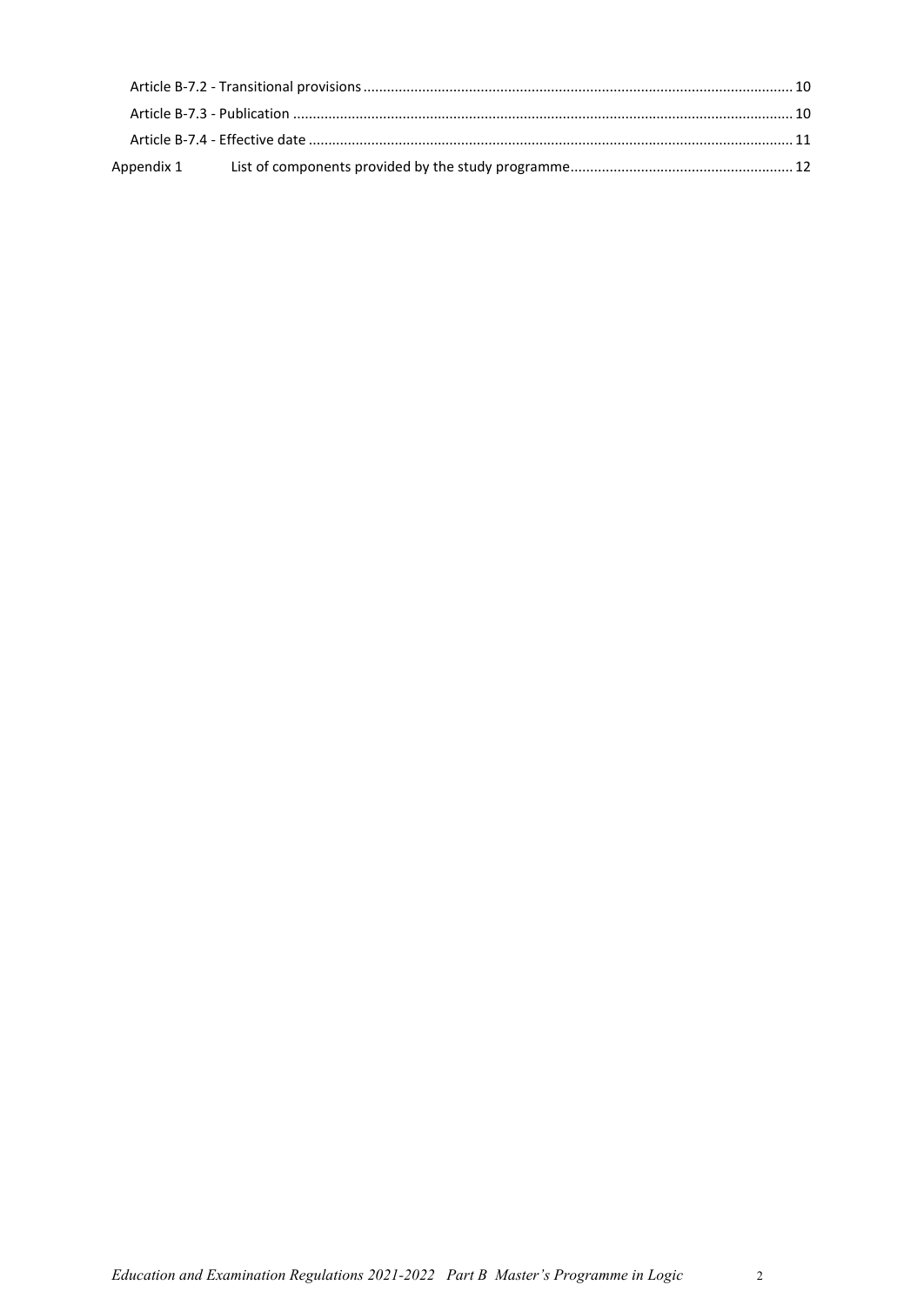# <span id="page-2-0"></span>**Chapter 1. General Provisions**

# <span id="page-2-1"></span>*Article B-1.1 - Definitions*

Track: Specialisation area with prescribed components.

# <span id="page-2-2"></span>*Article B-1.2 - Study programme information*

- 1. The Master's programme in Logic, CROHO number 60226, is offered on a full-time basis and the language of instruction is English. This means that the Code of Conduct for Foreign Languages at the UvA applies for this programme (see Code of Conduct Governing Foreign Languages at the University of Amsterdam 2000 at the website: [https://www.uva.nl/en/about-the-uva/policy](https://www.uva.nl/en/about-the-uva/policy-and-regulations/rules-and-regulations/teaching/teaching.html)[and-regulations/rules-and-regulations/teaching/teaching.html\)](https://www.uva.nl/en/about-the-uva/policy-and-regulations/rules-and-regulations/teaching/teaching.html).
- 2. The MSc Logic is a two-year programme with a total study load of 120 EC.
- 3. Within the programme the following tracks are offered:
	- 1. Logic and Computation (L&C)
	- 2. Logic and Language (L&L)
	- 3. Logic and Mathematics (L&M)
	- 4. Logic and Philosophy (L&P)

#### <span id="page-2-3"></span>*Article B-1.3 - Enrolment*

<span id="page-2-4"></span>The programme starts at the beginning of the first semester (September). Re-enrolment at the beginning of the second semester (February) is possible.

# **Chapter 2. Programme objectives and exit qualifications**

#### <span id="page-2-5"></span>*Article B-2.1 - Programme objectives*

The aim of the Master of Science in Logic programme is to create an international, interdisciplinary and research-oriented learning environment in which students are educated as researchers in the area of Logic, Language and Information.

#### <span id="page-2-6"></span>*Article B-2.2 - Exit qualifications*

On the basis of the acquired knowledge, understanding and skills, students that have successfully completed the programme are able to carry out research in the interdisciplinary area of Logic, Language and Information, within academia (e.g., continuing their education with doctoral studies) or outside the academia.

- 1. The insight of a graduate of the MSc Logic is based on a solid foundation in the most important aspects of logic, and its applications in computer science, linguistics, mathematics and philosophy; and a specialised knowledge at an advanced level of one or more of the following research areas: Logic & Computation, Logic & Language, Logic & Mathematics, Logic & Philosophy. More specifically, a graduate of the MSc Logic is able to
	- explain and apply classical results and proof methods used in mathematical logic; apply proof-theoretic and model-theoretic techniques to prove theorems; explain applications of logic in computer science, linguistics, mathematics and philosophy;
	- critically evaluate, apply and integrate advanced results and theories in their field of specialization (Computation, Language, Mathematics or Philosophy) based on an awareness of its research traditions and conventions;
	- analyze and model complex structures using formal methods, including at least one of the following types: predictive formal models of complex linguistic phenomena; formal properties of mathematical structures; formal theories for philosophical investigation; algorithms, and information-theoretic, computational and probabilistic models.
- 2. The acquired skills lie in the area of research and communication. More specifically, a graduate of the MSc Logic is able to
	- formulate research questions placed in the correct scientific context and address these in a research plan;
	- make a contribution to the theories and research methods in the area of expertise;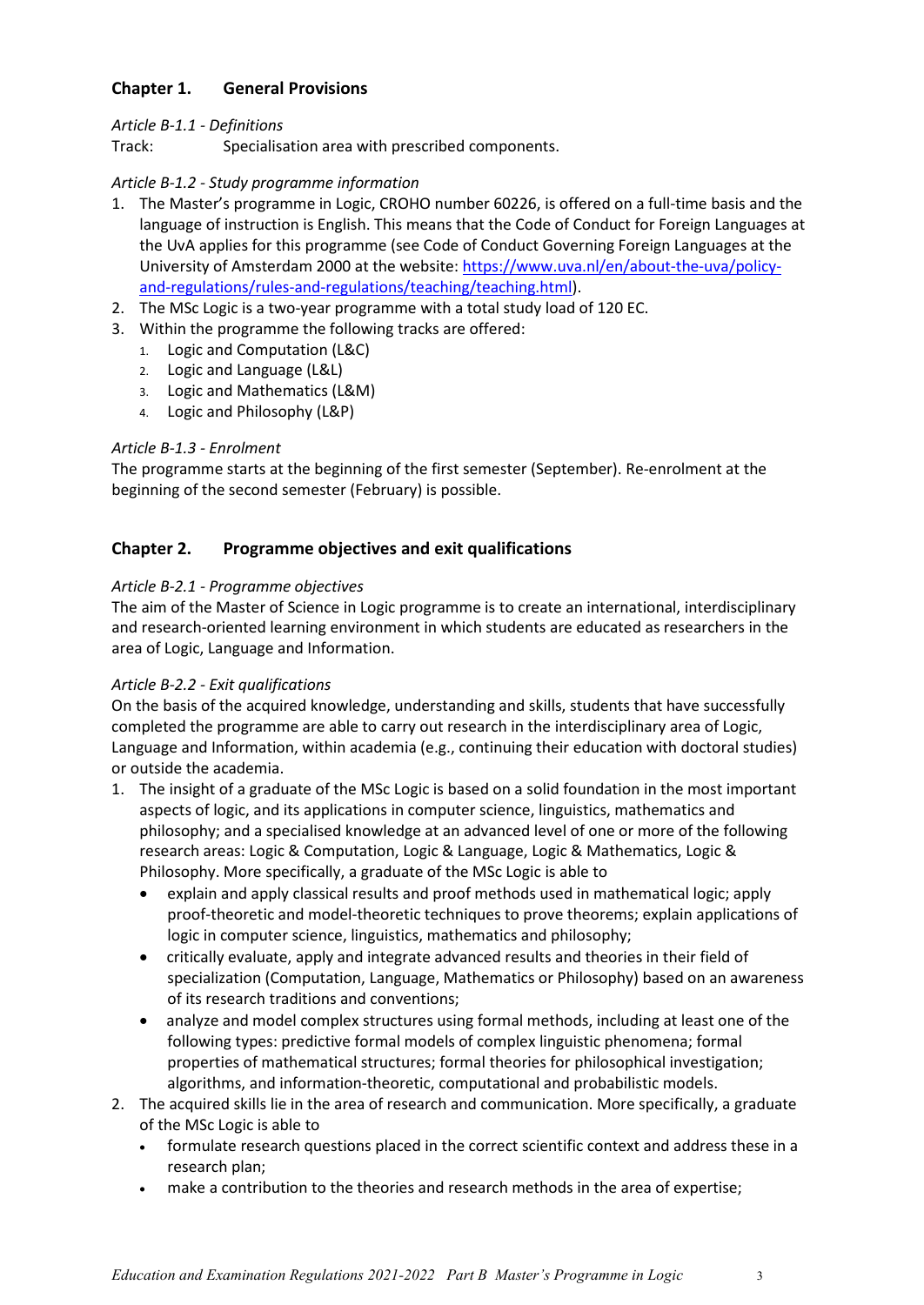- collaborate with others in a multidisciplinary team;
- deliver and defend presentations of their own work, both orally and in writing, following the conventions of their field of specialization.
- 3. Finally, a graduate possesses
	- the intellectual mobility to transcend traditional boundaries between the academic disciplines that border their specialisation area.

# <span id="page-3-0"></span>**Chapter 3. Further admission requirements**

# <span id="page-3-1"></span>*Article B-3.1 - Admission requirements*

- 1. Students have to apply for admission to the Master's Programme in Logic. For a detailed description of the application procedure and of the admission requirements, see https://msclogic.illc.uva.nl/application.
- 2. Applicants must have at least a Bachelor's or equivalent degree in one of the following fields:
	- computer science
	- artificial intelligence
	- mathematics
	- philosophy
	- **linguistics**

Applicants with a first degree in another field may also be considered, provided they have an appropriate formal background. The final decision lies with the Admissions Board of the Master's Programme in Logic.

- 3. All applicants must have a solid background in modern formal logic, affinity with mathematical and formal thinking and sufficient familiarity with mathematical proofs. In practice, this means that incoming students are expected to have had an introduction to mathematical logic up to and including the proof of the completeness theorem for first-order logic and have taken courses requiring mathematical or formal reasoning.
- 4. In addition, all applicants must display academic excellence, witnessed, e.g., by a very strong academic record or experience in undergraduate research.
- 5. In addition, all applicants must meet the English requirements (cf. Article 3.5).

# <span id="page-3-2"></span>*Article B-3.2 - Pre-Master's programme* Not applicable.

<span id="page-3-3"></span>*Article B-3.3 - Limited programme capacity* Not applicable.

# <span id="page-3-4"></span>*Article B-3.4 - Final deadline for registration*

- 1. A request for admission to the Master's programme must be received before 15 March in the case of EU/EEA/Swiss students (including Dutch students) and before 15 January in the case of non-EU/EEA.
- 2. The Admissions Board may consider a request submitted after this closing date.

# <span id="page-3-5"></span>*Article B-3.5 - English language requirements*

- 1. The proficiency requirement in English as the language of instruction can be met by the successful completion of one of the following examinations:
	- a. IELTS: 6,5, at least 6 on each sub-score (listening/reading/writing/speaking);
	- b. TOEFL paper-based: 590;
	- c. TOEFL Internet-based test: 92, at least 22 on each sub-score (listening/reading/writing/speaking);

The foregoing examination must have been taken within two years before the student's enrolment.

- d. C1 Advanced (CAE): minimal result 180
- e. C2 Proficiency (CPE): passed.

Please note that the TOEFL-code for the University of Amsterdam is 9011.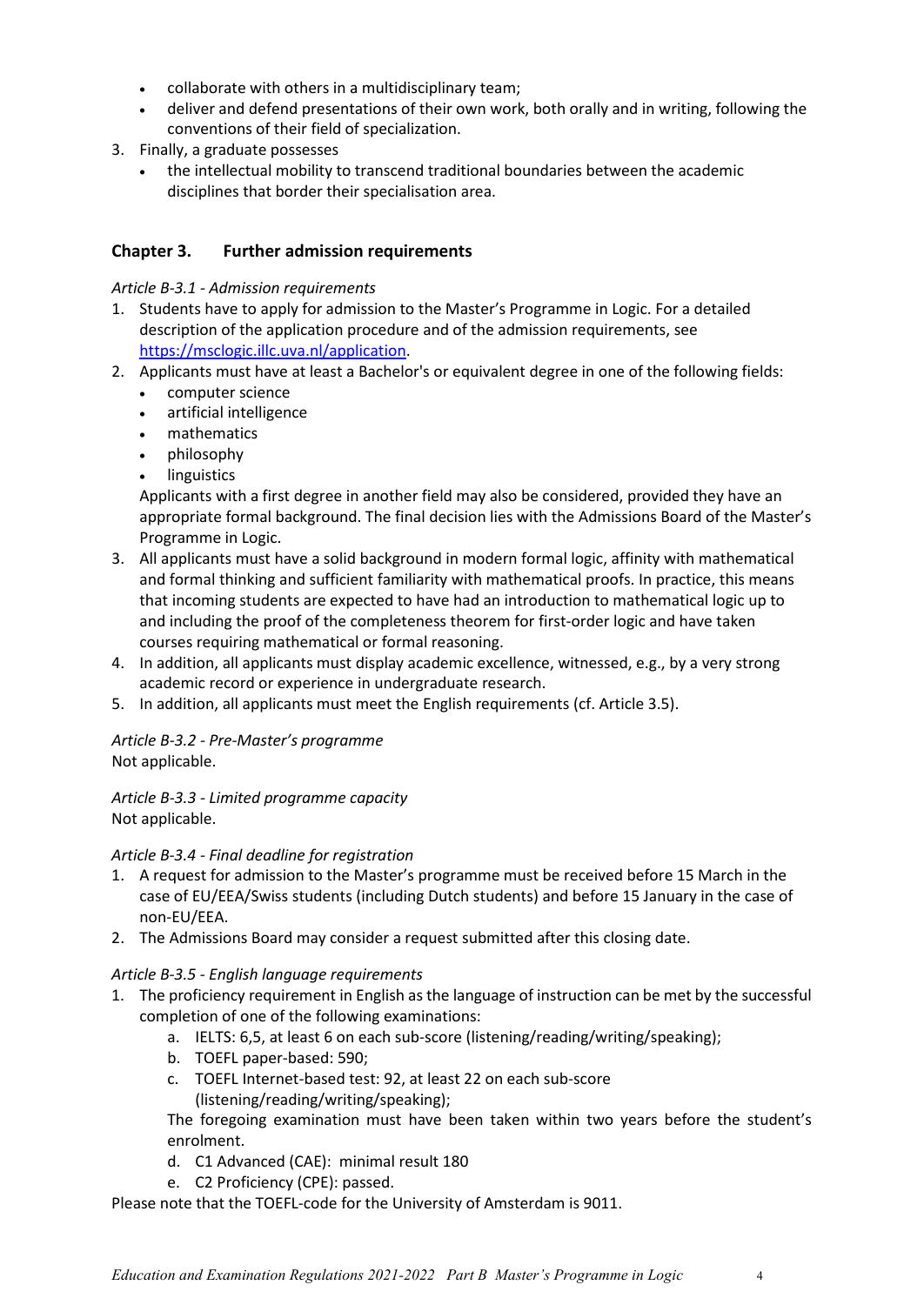An exemption from the English examination referred to in article 3.5.1 shall be granted to students who:

- f. Had previous education in secondary or tertiary education in one of the following Englishspeaking countries: Australia, Canada (English), New Zealand, Ireland, the United Kingdom or the United States of America;
- g. hold an English-language 'international baccalaureate' diploma;
- h. hold a Bachelor's degree from a Dutch university;
- i. passed the final examination for the subject of English as part of one of the following diplomas: VWO, Belgian ASO (Flemish).

# <span id="page-4-0"></span>**Chapter 4. Curriculum structure**

#### <span id="page-4-1"></span>*Article B-4.1 - Tracks*

Every student has to select one of the following tracks:

- 1. Logic & Computation,
- 2. Logic & Language,
- 3. Logic & Mathematics, or
- 4. Logic & Philosophy.

#### <span id="page-4-2"></span>*Article B-4.2 - Composition of programme*

- 1. The programme of the MSc Logic consists of the following components:
	- 1. Core components (at least 72 EC)
		- a. Compulsory components
		- b. Track components
		- c. Research projects
		- d. Restricted-choice electives
	- 2. Thesis Master of Logic (30 EC)
	- 3. Free-choice electives
- 2. In order to graduate, a student needs to have at least 120 EC in total, of which 72 EC have to be core components and has to satisfy the requirements of at least one track.
- 3. The curriculum of the student used for graduation must not have components that are similar in content. In case of doubt, the Examinations Board decides whether components are too similar to be part of the curriculum.
- 4. A complete list of components provided by the Master's programme can be found in Appendix 1.
- 5. Every component will be examined. Within the MSc Logic different types of examination are used: classroom exam, take-home exam, term paper, oral exam, homework, presentation and various combinations of these. The course catalogue lists the examinations types per component.
- 6. Within the MSc Logic different types of teaching methods are used. The course catalogue lists the teaching methods per component.

#### <span id="page-4-3"></span>*Article B-4.3 - Core components (at least 72 EC)*

- 1. Compulsory components.
	- a. Logic, Language and Computation (3 EC)
	- b. Mathematical Proof Methods for Logic (6 EC)
- 2. The Examinations Board can grant an exemption from the obligation to take the course Mathematical Proof Methods for Logic. Students exempted from Mathematical Proof Methods for Logic are not allowed to take this course for credit.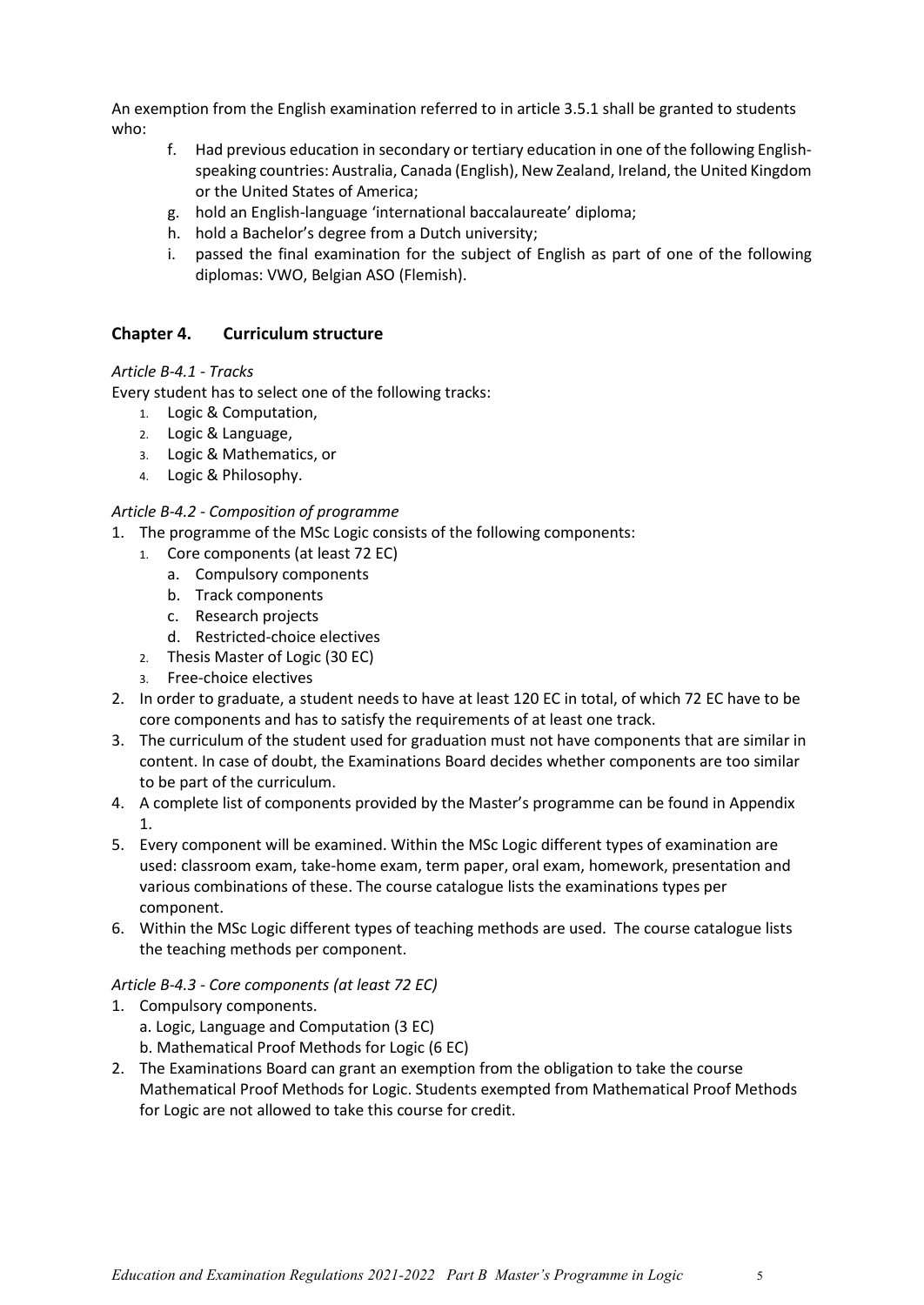3. Track components. Track components are compulsory courses determined by the student's area of specialisation:

| <b>Track Logic &amp; Computation</b> |  |
|--------------------------------------|--|
| Computational Complexity             |  |
| Information Theory                   |  |

| Track Logic & Language          | EC |
|---------------------------------|----|
| Meaning, Reference and Modality |    |
| <b>Structures for Semantics</b> |    |

| <b>Track Logic &amp; Mathematics</b> | <b>EC</b> |
|--------------------------------------|-----------|
| Set Theory                           |           |
| Model Theory                         | b         |
| Proof Theory                         | h         |

| <b>Track Logic &amp; Philosophy</b> | EC |
|-------------------------------------|----|
| Meaning, Reference and Modality     |    |
| Philosophical Logic                 |    |

4. Students in the tracks L&C and L&M who lack knowledge in the mathematical theory of modal logic are additionally required to take the course *Inleiding Modale Logica / Introduction to Modal Logic* (6 EC). The Examinations Board decides for all students in the tracks L&C and L&M whether they are required to take the course Inleiding Modale Logica / Introduction to Modal Logic (6 EC). Students who are in these tracks and are not required to take this course, are not allowed to take the course for credits.

5. Research Projects. Every student must have at least 6 and at most 24 EC in research projects. Projects can either be done in period c of the first, second or third semester or as individual research projects at any time. Credits for any learning activity that is not taught in the usual style of courses and/or that is not part of a regular Master's programme of a university, like for example, internships and summer schools, are counted towards the maximum of 24 EC in research projects.

6. Restricted-choice electives. Students can choose restricted-choice elective components from the list below.

| <b>List of Restricted-choice electives</b>                       | <b>EC</b> |
|------------------------------------------------------------------|-----------|
| Syntax (not taught in 2021-2022)                                 | 6         |
| <b>Advanced Topics in Computational Semantics</b>                | 6         |
| Advanced Topics in the Philosophy of Language                    | 6         |
| <b>Basic Probability: Programming</b>                            | 3         |
| <b>Basic Probability: Theory</b>                                 | 3         |
| Capita Selecta: Set Theory (not taught in 2021-2022)             | 6         |
| Category Theory                                                  | 8         |
| Causal Inference: Philosophical Theory and Modern Practice       | 6         |
| <b>Cognition and Language Development</b>                        | 6         |
| Cognitive Models of Language and Music (not taught in 2021-2022) | 6         |
| <b>Computational Complexity</b>                                  | 6         |
| Computational Dialogue Modelling (not taught in 2021-2022)       | 6         |
| Computational Social Choice (not taught in 2021-2022)            | 6         |
| <b>Concurrency Theory</b>                                        | 6         |
| Data-Driven History of Ideas                                     | 6         |
| Deep Learning for Natural Language Technology                    | 6         |
| Distributed Algorithms (VU)                                      | 6         |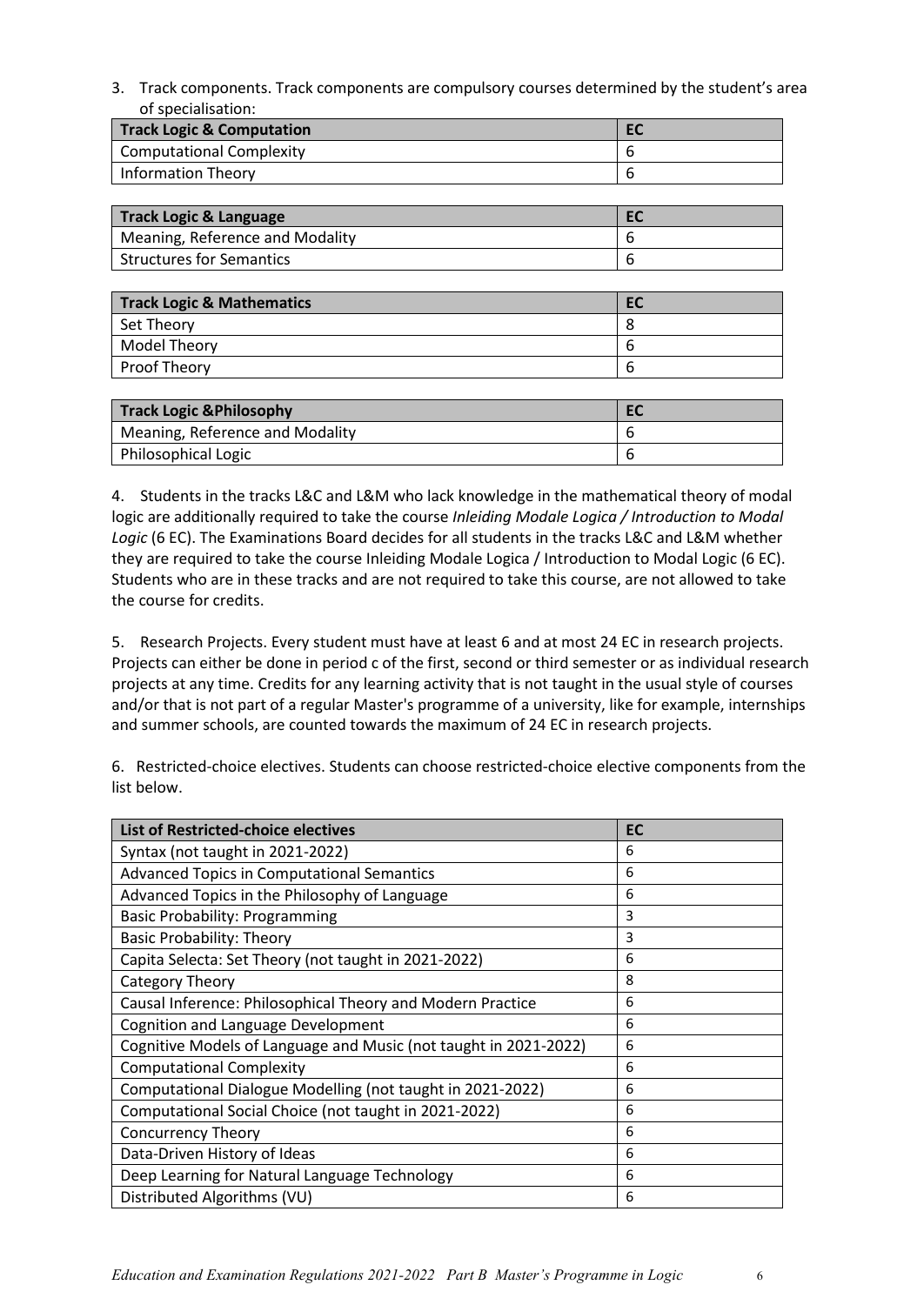| Dynamic Epistemic Logic                                              | 6 |
|----------------------------------------------------------------------|---|
| Epistemic Paradoxes and Philosophical Puzzles (not taught in 2021-   | 6 |
| 2022)                                                                |   |
| Foundations of Neural and Cognitive Modelling                        | 6 |
| <b>Game Theory</b>                                                   | 6 |
| How Music Works: Music Cognition                                     | 6 |
| <b>Information Theory</b>                                            | 6 |
| Interpretability and Explainability in AI                            | 6 |
| Inleiding Modale Logica (Introduction to Modal Logic)                | 6 |
| Introduction to the Philosophy of Language                           | 6 |
| Knowledge Representation and Reasoning                               | 6 |
| Kolmogorov Complexity                                                | 6 |
| Lambda Calculus                                                      | 6 |
| Logic and Conversation                                               | 6 |
| Logic and Philosophy                                                 | 6 |
| Logic, Games and Automata                                            | 6 |
| Logical Verification (VU)                                            | 6 |
| Machine Learning Theory                                              | 8 |
| Mathematical Structures in Logic                                     | 6 |
| Meaning, Reference and Modality                                      | 6 |
| <b>Model Theory</b>                                                  | 6 |
| Natural Language Processing 1                                        | 6 |
| Natural Language Processing 2                                        | 6 |
| Philosophical Logic                                                  | 6 |
| Philosophy of Cognition                                              | 6 |
| <b>Philosophy of Mathematics</b>                                     | 6 |
| Philosophy of Science                                                | 6 |
| Philosophy of Techno Science                                         | 6 |
| Proof Theory                                                         | 6 |
| Protocol Validation (VU)                                             | 6 |
| <b>Quantum Computing</b>                                             | 8 |
| <b>Quantum Information Theory</b>                                    | 8 |
| Radical Interpretation, Hermeneutics, Practice Theory (not taught in | 6 |
| 2021-2022)                                                           |   |
| Rationality, Cognition and Reasoning                                 | 6 |
| <b>Recursion Theory</b>                                              | 6 |
| <b>Rudiments of Axiomatic Set Theory</b>                             | 3 |
| Semantics and Cognition (not taught in 2021-2022)                    | 6 |
| Semantics and Philosophy                                             | 6 |
| Seminar Mathematical Logic                                           | 3 |
| Set Theory                                                           | 8 |
| <b>Structures for Semantics</b>                                      | 6 |
| Syntax-Semantics Interface 1                                         | 6 |
| Syntax-Semantics Interface 2                                         | 6 |
| Term Rewriting Systems (VU)                                          | 6 |
| Time (not taught in 2021-2022)                                       | 6 |
| <b>Topics in Modal Logic</b>                                         | 6 |
| Topology, Logic and Learning                                         | 6 |
| Topos Theory (UU)                                                    | 8 |
| <b>Type Theory</b>                                                   | 6 |
| Wittgenstein on Ethics and Aesthetics                                | 6 |
|                                                                      |   |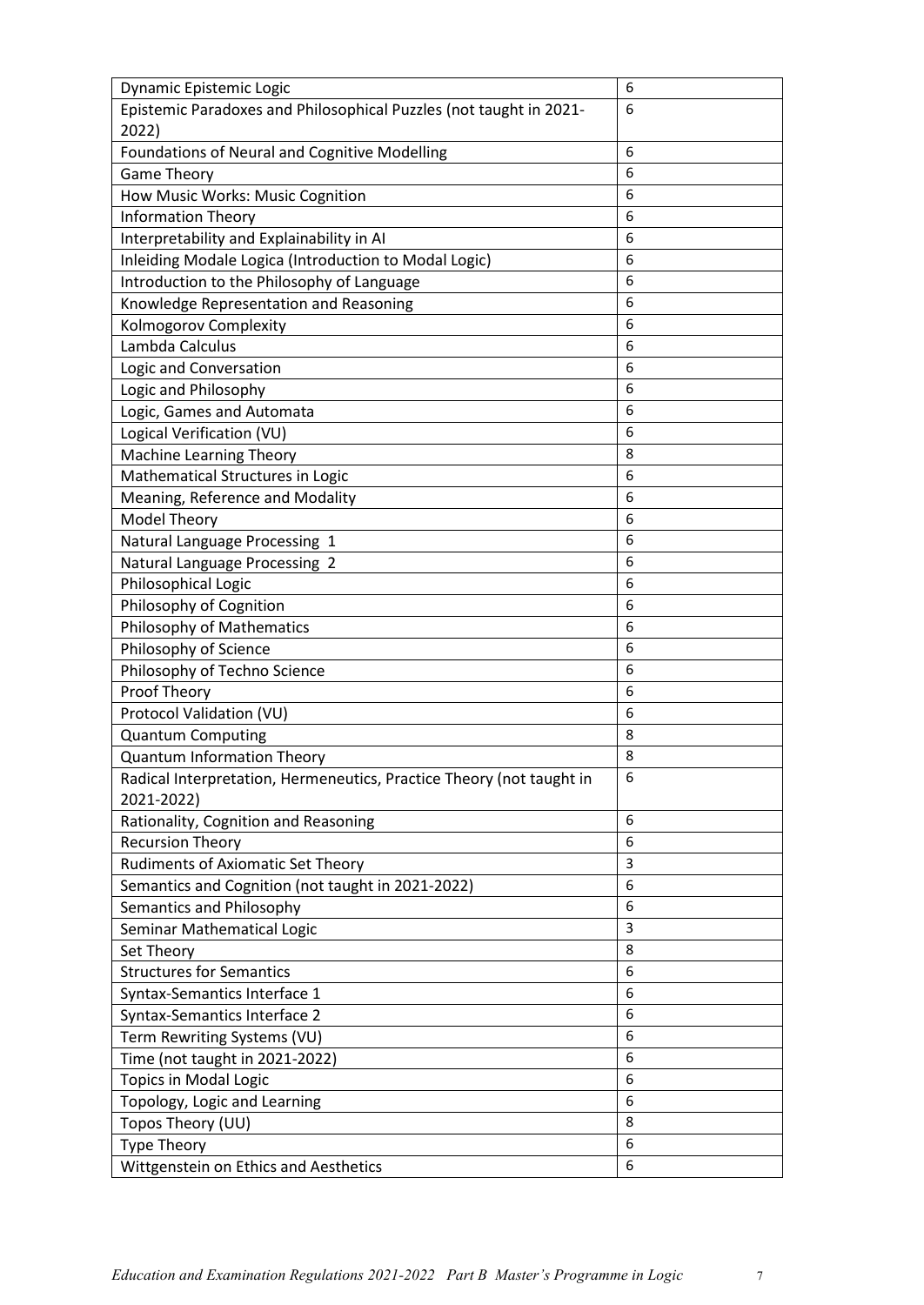7. Set Theory is a semester-long MasterMath course, worth 8 EC. Rudiments of Axiomatic Set Theory consists of the first seven weeks of this course, worth 3 EC. Only one of the two courses Set Theory or Rudiments of Axiomatic Set Theory can be taken for credit.

## <span id="page-7-0"></span>*Article B-4.4 – Research colloquia/seminars and the Thesis Master of Logic*

- 1. As part of their research training students are expected to regularly attend local research colloquia and to participate in seminars such as: Algebra|Coalgebra Seminar; Computational Linguistics Seminar; Computational Social Choice Seminar; COOL seminar for Logic Students; DIP Colloquium; EXPRESS Seminar; ILLC Colloquium; Logic Tea; LiRA Seminar on Logic and Interactive Rationality; Meaning, Language and Cognition Seminar; Set Theory Seminar. The list of ILLC regular events is available here: [http://www.illc.uva.nl/NewsandEvents/Events/Regular/.](http://www.illc.uva.nl/NewsandEvents/Events/Regular/)
- 2. The Thesis Master of Logic comprises 30 EC. The thesis is a report on a substantial piece of scientific work, usually including a significant amount of original research that clearly demonstrates the student's capacity to independently conduct research in an interdisciplinary environment.
- 3. Before their Thesis defence, students are required to (i) present their ongoing thesis project during a plenary MoL thesis presentation event or (ii) discuss their project once with an ILLC staff member outside of their supervisory team. Students are advised to do both.

#### <span id="page-7-1"></span>*Article B-4.5 – Free-choice electives*

- 1. In addition, students may choose components from other Master's programmes. There is no limit on the number of free-choice electives that a student can take, as long as the curriculum meets the other requirements of Articles 4.2 and 4.3 (in particular, the curriculum must have at least 72 EC in core components).
- 2. Taking a course as free-choice elective does not require any prior permission from the Examinations Board.

# <span id="page-7-2"></span>*Article B-4.6 - Practical exercise*

Not applicable.

# <span id="page-7-3"></span>*Article B-4.7- Sequence of examinations*

- 1. The student may participate in examinations of a component only after the student has shown that he/she has the necessary prerequisite knowledge. To that end, a student must have passed the components stated in the course catalogue (per component), which are considered to be prerequisite knowledge for that course or component.
- 2. The assessment of projects in which several students have worked on an assignment will only be made at the end of the relevant teaching period. In principle, an individual resit is not possible.
- 3. If a student feels that on account of exceptional circumstances the assessment, referred to in paragraph 2, is not a realistic assessment of his/her effort, knowledge, skills or insights, the student may request the Examinations Board to nevertheless permit an individual test and/or resit.

#### <span id="page-7-4"></span>*Article B-4.8 - Participation in practical exercise and study group sessions* Not applicable.

#### <span id="page-7-5"></span>*Article B-4.9 - Maximum exemption*

- 1. A student may apply to the Examinations Board for the approval of transfer credits. Details are regulated in the document Rules and Guidelines of the Examinations Board MSc Logic, available on the ILLC website:<https://msclogic.illc.uva.nl/current-students/regulations/oer/>
- 2. At most 36 EC of the student's programme can consist of such transfer credits.
- 3. A student may also apply to the Examinations Board for exemption from the requirement to take a track-specific compulsory component if they already possess the knowledge taught in that component. Such requests will only be granted in exceptional circumstances. If such a request is granted, the student must take additional restricted-choice electives to obtain a sufficient number of EC for graduation.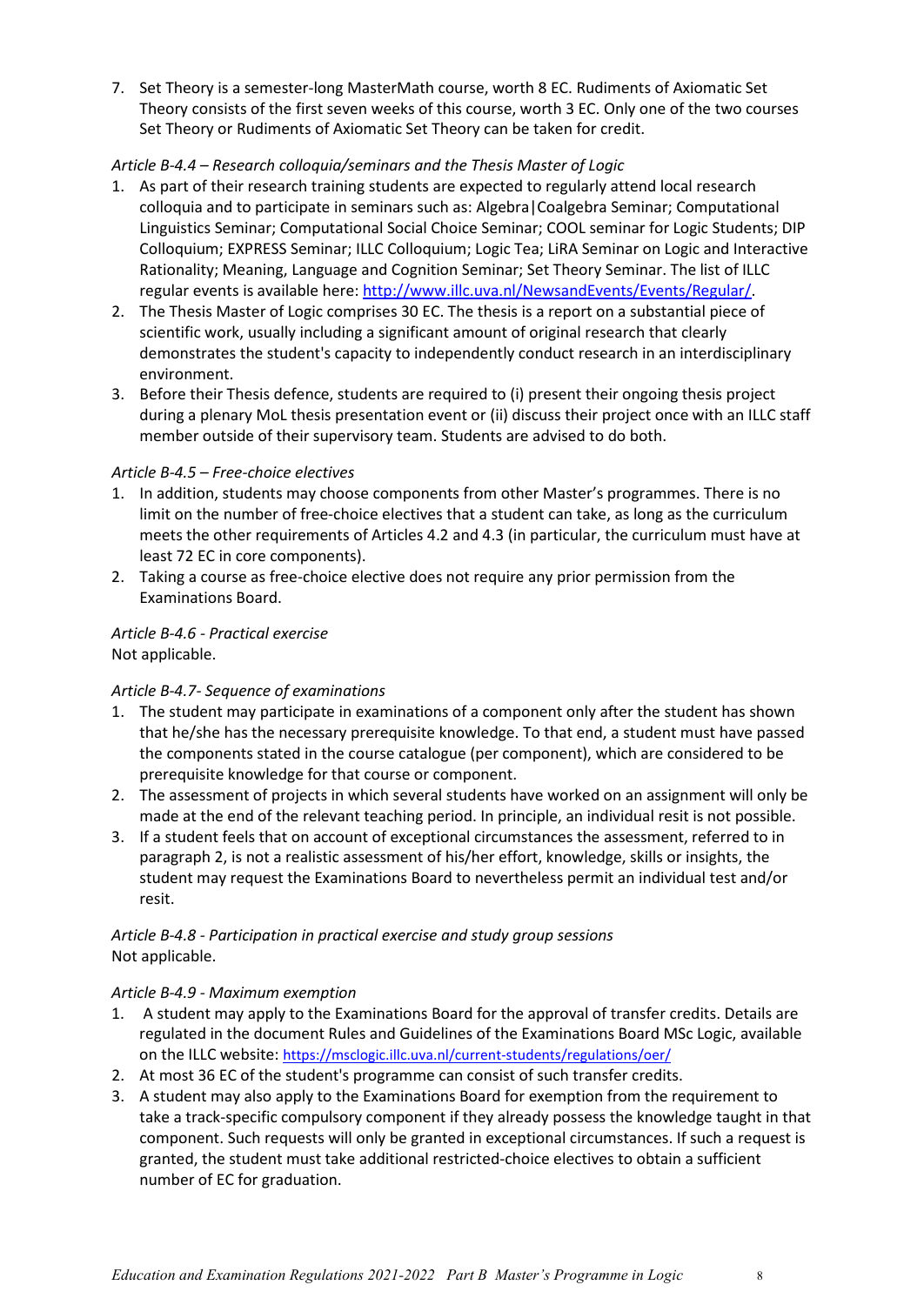4. Components successfully completed elsewhere during the programme may supplement the student's examination programme, subject to permission from the Examinations Board.

### <span id="page-8-0"></span>*Article B-4.10 - Validity period of examinations*

The validity period of interim examinations and exemptions from interim examinations is limited, as described in part A, article 4.8.

#### <span id="page-8-1"></span>*Article B-4.11 - Degree*

Students who have successfully completed their Master's examination are awarded a Master of Science degree. The degree awarded is stated on the diploma.

## *Article B-4.12 - Graduation procedure*

- 1. To be able to graduate, the student's overall study programme has to be approved by the Examinations Board. To request approval a student should submit a Thesis Project and an Academic Plan in DataNose. Students can only do so when they have finished all coursework except for at most 18 EC.
- 2. The student cannot defend his/her Thesis before all other components from his/her Academic Plan are passed and all grades are registered.
- 3. The official graduation procedure of the MSc Logic is described in the document Rules and Guidelines of the Examinations Board MSc Logic available at the ILLC website: <https://msclogic.illc.uva.nl/current-students/regulations/oer/>

#### <span id="page-8-2"></span>*Article B-4.13 - Double Master's Programme*

In case a student combines two Master programmes and their components, the following requirements must be met in order to be awarded two Master's degrees:

- 1. The total programme of the candidate should amount to (i) at least 180 EC credits, if the second Master is a two-year programme with a study load of 120 EC; or (ii) at least 150 EC, if the second Master is a one-year programme with a study load of 60 EC.
- 2. The candidate's work for the programme (lectures, research work, etc.), must be of such a standard that all the compulsory requirements of each of the two programmes have been met.
- 3. The candidate must have conducted separate research work for both Master's degrees. This may consist of two separate Master theses with supervisors from the respective study programmes.
- 4. The Examinations Boards of both study programmes must approve the student's double Master's programme before the student commences the double Master's programme.
- 5. The Examinations Board will require a student to satisfy the same conditions as regular students. In particular, they must write a relevant Master thesis and choose components from the MSc Logic programme adding up to a total of at least 102 EC (see also Article 4.4 on restricted-choice electives ).

#### <span id="page-8-3"></span>*Article B-4.14 - Free curriculum*

- 1. Subject to certain conditions, the student has the option of compiling a curriculum of his/her own choice which deviates from the curricula prescribed by the programme.
- 2. The concrete details of such a curriculum must be approved beforehand by the most appropriate Examinations Board.
- 3. The free curriculum is put together by the student from the units of study offered by the University of Amsterdam and must at least have the size, breadth and depth of a regular Master's programme and must match the exit qualifications that apply for the Master's programme in Logic.
- 4. At least 60 EC must be obtained from the regular curriculum.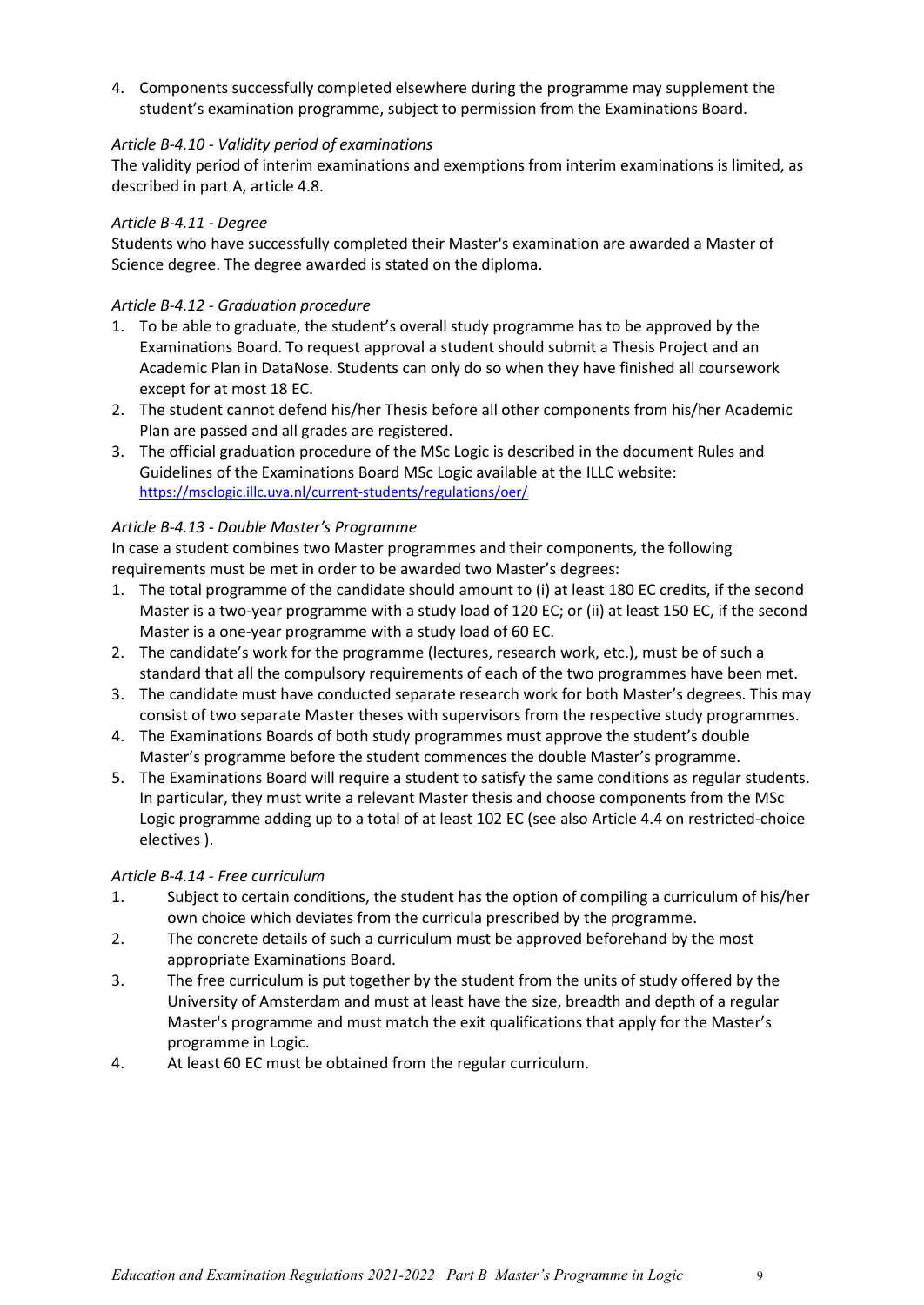# <span id="page-9-0"></span>**Chapter 5. Academic student counselling**

# <span id="page-9-1"></span>*Article B-5.1 - Academic student counselling*

The academic student counselling for this programme consists of: a faculty study advisor, a Master of Logic advisor (Tanja Kassenaar), academic mentors and student mentors.

The list of current academic mentors is available here: [https://msclogic.illc.uva.nl/people/mentors/.](https://msclogic.illc.uva.nl/people/mentors/) The list of current student mentors is available here: [https://msclogic.illc.uva.nl/current](https://msclogic.illc.uva.nl/current-students/facilities/facilities/#student-mentors)[students/facilities/facilities/#student-mentors.](https://msclogic.illc.uva.nl/current-students/facilities/facilities/#student-mentors)

# <span id="page-9-2"></span>**Chapter 6. Teaching evaluation**

# <span id="page-9-3"></span>*Article B-6.1 - Teaching evaluation*

Evaluation of the curriculum and of the individual courses and their place in the curriculum takes place through different means. These may comprise:

- discussion panels of members of the Programme Committee with students and professors, in order to evaluate individual courses and (aspects of) the curriculum;
- written student evaluations of individual courses, collected through students and/or the professor of that course and/or through other means provided by the University (such as UvA-Q).

All evaluation reports are discussed within the Programme Committee. The Programme Committee advises the programme director on the quality of the degree programme.

# <span id="page-9-4"></span>**Chapter 7. Transitional and final provisions**

# <span id="page-9-5"></span>*Article B-7.1 - Amendments and periodic review*

- 1. Any amendment to the Teaching and Examination Regulations will be adopted by the dean after taking advice, and if necessary approval by the relevant Programme Committee. A copy of the advice will be sent to the authorised representative advisory body.
- 2. An amendment to the Teaching and Examination Regulations requires the approval of the authorised representative advisory body as stated in the WHW.
- 3. An amendment to the Teaching and Examination Regulations is only permitted to concern an academic year already in progress if this demonstrably does not damage the interests of students.

# <span id="page-9-6"></span>*Article B-7.2 - Transitional provisions*

- 1. If the curriculum changes, the new curriculum and regulations also apply to students already enrolled. Students can however request the Examinations Board to have the curriculum as it was when they started their studies apply to them.
- 2. Transitional Provisions for students who started in 2016-2017 or earlier:

a. As of 2017/2018, *Mathematical Proof Methods for Logic* is a compulsory component replacing *Basic Logic*. Students who were required to take Basic Logic can take *Mathematical Proof Methods for Logic* instead. Students who were not allowed to take *Basic Logic* are exempted from the obligation to take *Mathematical Proof Methods for Logic* and are not allowed to take the course for credit.

b. As of 2017/2018, *Set Theory* is a new obligatory element in the track Logic and Mathematics, while the bachelor course *Axiomatic Set Theory* is no longer part of the curriculum. Students who were required to take *Axiomatic Set Theory* can take *Set Theory* instead. Students who were not required to take *Axiomatic Set Theory* are exempted from the obligation to take *Set Theory*.

# <span id="page-9-7"></span>*Article B-7.3 - Publication*

- 1. The Dean of the faculty will ensure the appropriate publication of these Regulations and any amendments to them.
- 2. The Teaching and Examination Regulations will be posted on the faculty website and deemed to be included in the course catalogue.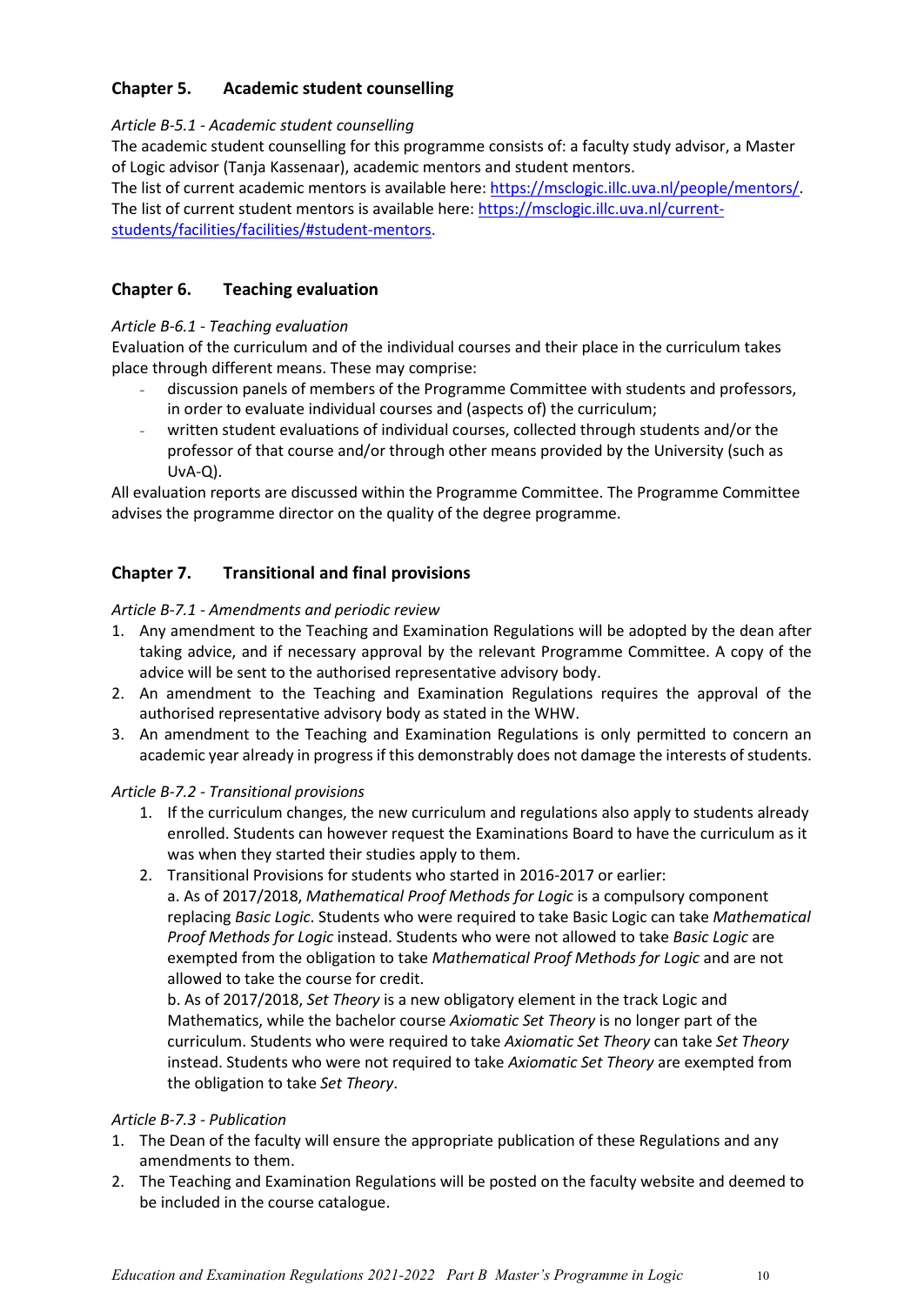#### <span id="page-10-0"></span>*Article B-7.4 - Effective date*

Section B of these Regulations enter into force with effect from 1 September 2021 and applies up to and including 31 August 2022. If no new or amended TER B has been adopted by that date, the current TER B will be extended by a maximum of 6 months.

Thus drawn up by the Dean of the Faculty of Science on **16 Novemb**er 2021.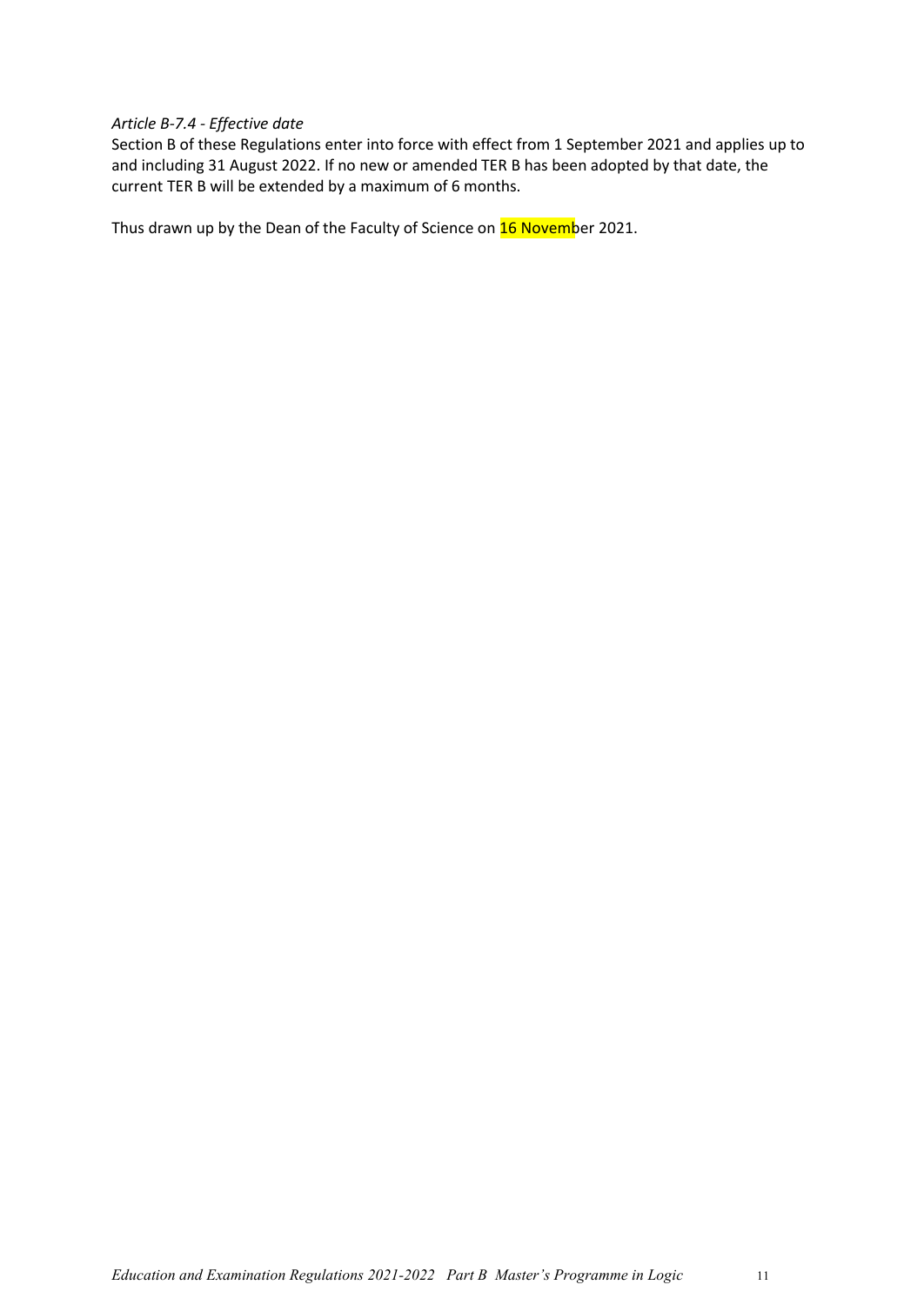# <span id="page-11-0"></span>**Appendix 1 List of components provided by the study programme**

| Component                                                           | Code                     | <b>Study</b> | <b>Semester</b>               | <b>Teaching</b> | Assessment         |
|---------------------------------------------------------------------|--------------------------|--------------|-------------------------------|-----------------|--------------------|
|                                                                     |                          | load         |                               | method          |                    |
|                                                                     |                          | (ECTS)       |                               |                 |                    |
| Advanced Neural and Cognitive Modelling (not taught                 | 5244ANCM6Y               | 6            | $\mathbf{1}$                  | L, PR, CP       | Written            |
| in 2021-2022)                                                       |                          |              |                               |                 |                    |
| <b>Advanced Topics in Computational Semantics</b>                   | 5314ATIC6Y               | 6            | $\overline{2}$                | L, PR, CP       | Written            |
| Advanced Topics in Philosophy of Language                           | 187413186Y               | 6            | $\overline{2}$                | L, PR           | Written, oral      |
| <b>Basic Probability: Programming</b>                               | 53142BPC3Y               | 3            | $\mathbf{1}$                  | PR, CP          | Written            |
| <b>Basic Probability: Theory</b>                                    | 53141BPC3Y               | 3            | $\mathbf{1}$                  | PR              | Written            |
| Capita Selecta: Set Theory (not taught in 2021-2022)                | 5314CSET6Y               | 6            | $\mathbf{1}$                  | L, PR           | Written            |
| Category Theory                                                     | 5314CATH8Y               | 8            | $\mathbf{1}$                  | L               | Written            |
| Causal Inference: Philosophical Theory and Modern                   | 187413216Y               | 6            | $\mathbf{1}$                  | L, PR           | Written, oral      |
| Practice                                                            |                          |              |                               |                 |                    |
| Cognition and Language Development                                  | 5244COLD6Y               | 6            | 1                             | L, PR           | Written, oral      |
| Cognitive Models of Language and Music (not taught in<br>2021-2022) | 5244CMLM6Y               | 6            | $\overline{2}$                | L, PR           | Written, oral      |
| <b>Computational Complexity</b>                                     | 5314COCO6Y               | 6            | $\overline{2}$                | L, PR           | Written            |
| Computational Dialogue Modelling (not taught in 2021-<br>2022)      | 5314CODM6Y               | 6            | $\mathbf{1}$                  | L, PR           | Written, oral      |
| Computational Social Choice (not taught in 2021-2022)               | 5314COSC6Y               | 6            | $\mathbf{1}$                  | L, PR           | Written            |
| <b>Concurrency Theory</b>                                           | 5284COTH6Y               | 6            | $\mathbf{1}$                  | L, PR, CP       | Written            |
| Data-Driven History of Ideas                                        | 187421216Y               | 6            | $\mathbf{1}$                  | L, PR           | Written            |
| Deep Learning for Natural Language Technology                       | 5204DLFN6Y               | 6            | $\mathbf{1}$                  | L, CP           | Written            |
| Distributed Algorithms (VU)                                         | 52848DIA6Y               | 6            | $\overline{2}$                | L, PR           | Written            |
| Dynamic Epistemic Logic                                             | 5314DYEL6Y               | 6            | $\mathbf{1}$                  | L, PR           | Written            |
| Epistemic Paradoxes and Philosophical Puzzles (not                  | 5314EPPP6Y               | 6            | $\mathbf{1}$                  | L, PR           | Written            |
| taught in 2021-2022)                                                |                          |              |                               |                 |                    |
| Foundations of Neural and Cognitive Modelling                       | 5244FNCM6Y               | 6            | $\overline{2}$                | PR, CP          | Written, oral      |
| <b>Game Theory</b>                                                  | 5314GATH6Y               | 6            | $\overline{2}$                |                 | Written            |
| How music works: music cognition                                    | 5244HMWM6Y               | 6            | $\overline{2}$                | L, PR           | Written            |
| <b>Information Theory</b>                                           | 5314INTH6Y               | 6            | $\overline{2}$                | L, PR           | Written, oral      |
| Interpretability and Explainability in AI                           |                          | 6            | $\overline{2}$                | L, PR           | Written            |
| Inleiding Modale Logica (Introduction to Modal Logic)               | 5122INML6Y               | 6            | $\mathbf{1}$                  | L, PR           | Written            |
| Introduction to the Philosophy of Language                          | 187413017Y               | 6            | $\mathbf{1}$                  | L, PR           | Written            |
| Knowledge Representation and Reasoning                              | 5204KNRR6Y               | 6            | $\overline{2}$                | L, PR           | Written            |
| Kolmogorov Complexity                                               | 5314KOCO6Y               | 6            | $\overline{2}$                | L, PR           | Written            |
| Lambda Calculus                                                     | 5314LACA6Y               | 6            | $\mathbf{1}$                  | L, PR           | Written            |
| Logic and Conversation                                              | 5314LOCO6Y               | 6            | $\mathbf{1}$                  | L               | Written            |
| Logic, Games and Automata                                           | 5314LOGA6Y               | 6            | $\overline{2}$                | L, PR           | Written            |
| Logic, Language and Computation                                     | 5314LOLC3Y               | 3            | $\mathbf{1}$                  | L               | Written            |
| Logic and Philosophy                                                | 187421086y               | 6            | $\overline{2}$<br>$\mathbf 1$ | L, PR           | Written            |
| Logical Verification (VU)                                           | 52848LOV6Y               | 6<br>8       | $\mathbf 2$                   | L, PR<br>L      | Written            |
| Machine Learning Theory<br>Mathematical Proof Methods for Logic     | 5334MALT8Y<br>5314MPMF6Y | 6            | $\mathbf 1$                   | L, PR           | Written<br>Written |
| Mathematical Structures in Logic                                    | 5314MASL6Y               | 6            | $\overline{2}$                | L, PR           | Written            |
| Meaning, Reference and Modality                                     | 187413096Y               | 6            | $\mathbf 1$                   | L, PR           | Written            |
| Model Theory                                                        | 5314MOTH6Y               | 6            | $\overline{2}$                | L, PR           | Written            |
| Natural Language Processing 1                                       | 52041NLP6Y               | 6            | $\mathbf 1$                   | L, PR, CP       | Written            |
| Natural Language Processing 2                                       | 52042NLP6Y               | 6            | $\mathbf 2$                   | L, CP           | Written, oral      |
| Philosophical Logic                                                 | 5314PLLO6Y               | 6            | $\mathbf 1$                   | L, PR           | Written            |
| Philosophy of Cognition                                             | 187413256Y               | 6            | $\mathbf 1$                   | L, PR           | Written            |
| Philosophy of Mathematics                                           | 187413176Y               | 6            | $\mathbf 2$                   | L, PR           | Written, oral      |
| Philosophy of Science                                               | 5354PHSC6Y               | 6            | $\mathbf 1$                   | L               | Written            |
| Philosophy of Techno Science                                        | 187421026Y               | 6            | $\mathbf 1$                   | L, PR           | Written, oral      |
| Proof Theory                                                        | 5314PRTH6Y               | 6            | $\overline{2}$                | L, PR           | Written            |
| Protocol Validation (VU)                                            | 5284PRV6Y                | 6            | $\mathbf 1$                   | L, PR, CP       | Written            |
| <b>Quantum Computing</b>                                            | 5334QUCO8Y               | 8            | $\overline{2}$                | L               | Written            |
| Quantum Information Theory                                          | 5334QUIT8Y               | 8            | $\overline{2}$                | L               | Written            |